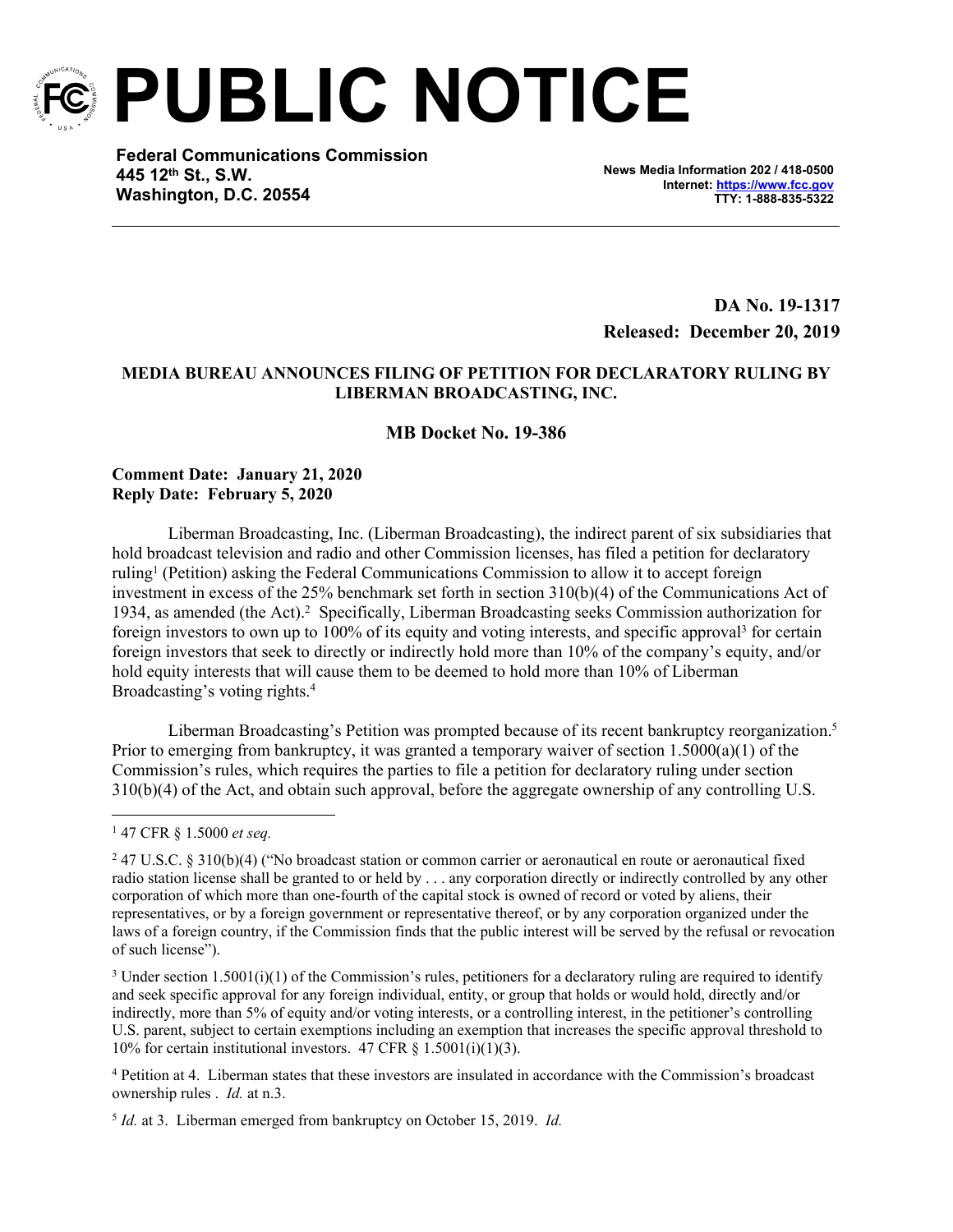organized parent company's equity and/or voting interests, directly or indirectly, exceeds 25%.<sup>6</sup> As a condition of the temporary waiver, Liberman Broadcasting has filed the present Petition, in which it describes how it has agreed to reorganize subsequent to its emergence from bankruptcy.<sup>7</sup> The Petition also states that granting the Petition is in the public interest because it provides a unique voice to the expanding Hispanic media marketplace, encourages foreign investment, and would further U.S. trade policy.<sup>8</sup>

Pursuant to its reorganization plan, SLA, a Delaware limited liability company, will acquire 100% of the outstanding New Equity Interests<sup>9</sup> and 100% of the outstanding Warrants of Liberman Broadcasting.<sup>10</sup> HPS Group GP, LLC ("HPS Group GP"), a Delaware limited liability company, will be the sole non-member manager of SLA.<sup>11</sup> Scott Kapnick ("Kapnick"), a U.S. citizen, is the sole member and manager of HPS Group GP.<sup>12</sup> Through HPS Group GP, LLC, Kapnick will control 100% of the voting rights in SLA and, indirectly, 100% of the voting rights in Liberman Broadcasting.<sup>13</sup> SLA will exercise 100% of the Warrants for New Equity Interests and SLA will be the sole shareholder of Liberman Broadcasting.<sup>14</sup>

In addition to its sole non-member manager, SLA will have nine insulated members, six of which will have an indirect equity interest of 10% or less.<sup>15</sup> The three members that would hold an indirect equity interest in SLA are: (1) SLF 2016 JL Subsidiary I, L.P.; (2) SLF 2016 JL Subsidiary I-A, L.P.; and (3) Aiguilles Rouges Sector F Investment Fund, L.P. ("Aiguilles").<sup>16</sup>

SLF 2016 JL Subsidiary I, L.P., a Cayman Islands limited partnership, would hold a 26.45% interest in SLA.<sup>17</sup> SLF 2016 JL Subsidiary I, L.P. has two insulated limited partners—one, Specialty Loan Fund 2016 L.P., a Cayman Islands limited partnership, has a 19.43% indirect equity interest in Liberman Broadcasting.<sup>18</sup> HPS GP, Ltd., a Cayman Islands corporation, is a general partner of SLF 2016 JL Subsidiary I, L.P., and is owned equally by Clive Harris ("Harris") and Richard Crawshaw

9 *Id.* at 3.

<sup>10</sup> *Id.* at 6.

<sup>11</sup> *Id.*

<sup>12</sup> *Id.*

<sup>13</sup> *Id.*

<sup>14</sup> *Id.*

<sup>16</sup> *Id.* at 7.

<sup>17</sup> *Id.*

<sup>6</sup> *Liberman Television of Dallas License, LLC, Debtor-in-Possession*, Order, DA 19-1012 (rel. Oct. 4, 2019). Pursuant to its original court-approved reorganization plan, Liberman Broadcasting issued new capital stock ("New Equity Interests") and/or warrants to purchase New Equity Interests ("Warrants") to creditors. "New Equity Interests" refers to Liberman Broadcasting's issuance of new capital stock, and "Warrants" refers to the ability of an entity to purchase Liberman Broadcasting's New Equity Interests. *See id.* at 3. In order to allow it to proceed with its emergence from bankruptcy, Liberman Broadcasting was granted a temporary waiver of section 1.5000(a)(1) of the Commission's rules and has since reorganized, as described herein, in an effort to comply with section  $1.5000(a)(1)$ .

<sup>7</sup> *See* File Nos. BTC-20191114AAY, BTCCDT-20191114ABK, BTCCDT-20191114ABY, BTC-20191114ABF, BTCCDT-20191114ABL, and BTC-20191114ABZ.

<sup>8</sup> *Id.* at 15–20.

<sup>&</sup>lt;sup>15</sup> Chengdong Investment Corporation, a Chinese sovereign wealth fund, would acquire an insulated indirect equity interest of approximately 4.64% in Liberman Broadcasting. *Id.* at 13.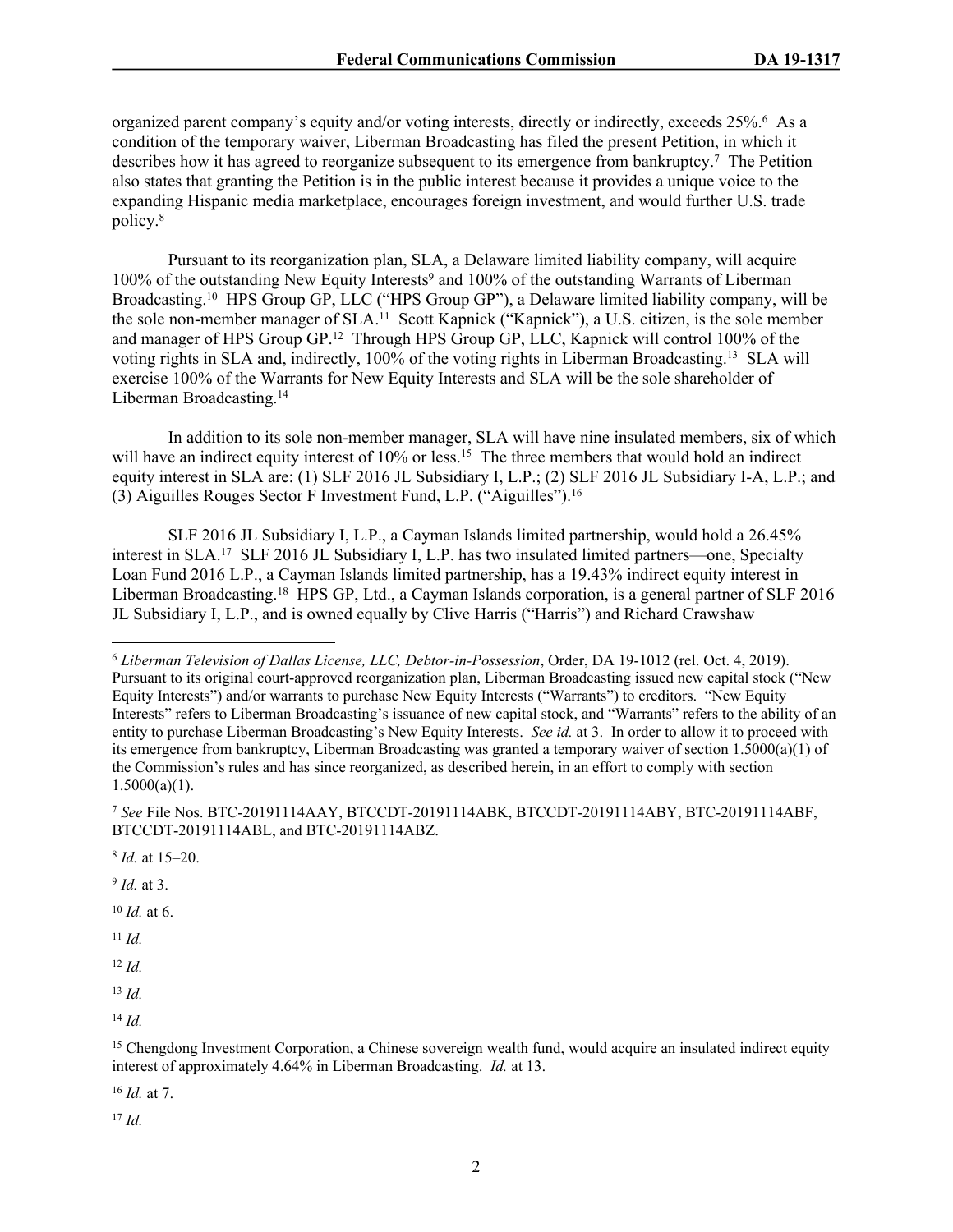("Crawshaw"), both citizens of the United Kingdom.<sup>19</sup> HPS GP, Ltd. would hold no equity and would have a voting interest equal to SLF 2016 JL Subsidiary I, L.P.'s interest in SLA.<sup>20</sup>

SLF 2016 JL Subsidiary I-A, L.P. has four insulated limited partners, and only one, SLF 2016 Institutional Holdings, L.P., a Cayman Islands partnership, would hold an indirect equity interest in Liberman Broadcasting greater than 10%.<sup>21</sup> SLF 2016 Institutional Holdings, L.P.'s sole general partner is HPS GP, Ltd., and its sole limited partner is SLF 2016 Institutional Holdings Lux Sàrl.<sup>22</sup> SLF 2016 Institutional Holdings Lux Sàrl's sole member is Specialty Loan Institutional Fund 2016-L, L.P., a Cayman Islands limited partnership, whose general partner is HPS GP, Ltd.<sup>23</sup>

Aiguilles Rouges Sector F Investment Fund, L.P., a Canadian limited partnership, has one general partner, Highbridge GP III, Ltd., a Cayman Islands corporation owned equally by Harris and Crawshaw.<sup>24</sup> Aiguilles has two insulated limited partners, a Canadian limited partnership and an Irish corporation. Only the Canadian limited partnership, Aiguilles Rouges Specialty Loan Fund, L.P., would have an indirect equity interest in Liberman Broadcasting that exceeds 10%.<sup>25</sup> Both the Canadian limited partnership and the aforementioned Irish Corporation are controlled by AXA SA (AXA), a French corporation.<sup>26</sup> AXA would hold an indirect equity interest of approximately 24.25% in Liberman Broadcasting.<sup>27</sup>

The Petition has been found, on initial review, to be acceptable for filing. The Commission may require Liberman Broadcasting to submit any additional documents or statements of fact that in its judgment may be necessary. The Commission also reserves the right to return the Petition if, on further examination, it is determined to be defective and not in conformance with its rules and policies.

#### *EX PARTE* **STATUS OF THIS PROCEEDING**

In order to assure the staff's ability to discuss and obtain information needed to resolve the issues presented by this Public Notice and pursuant to section 1.1200(a) of the rules,<sup>28</sup> we establish a docket for this proceeding and announce that the *ex parte* procedures applicable to permit-but-disclose proceedings will govern our consideration of these applications.<sup>29</sup>

(Continued from previous page) <sup>18</sup> *Id.* at 8. <sup>19</sup> *Id.* <sup>20</sup> *Id.* <sup>21</sup> *Id.* at 9. <sup>22</sup> *Id.* <sup>23</sup> *Id.* at 9–10. <sup>24</sup> *Id.* at 10. <sup>25</sup> *Id.* at 11. <sup>26</sup> *Id.* <sup>27</sup> *Id.* AXA would hold a 24.25% indirect equity interest in Liberman Broadcasting as a result of its ultimate control of other entities.

<sup>28</sup> 47 CFR § 1.1200(a).

<sup>29</sup> *See id*. § 1.1206.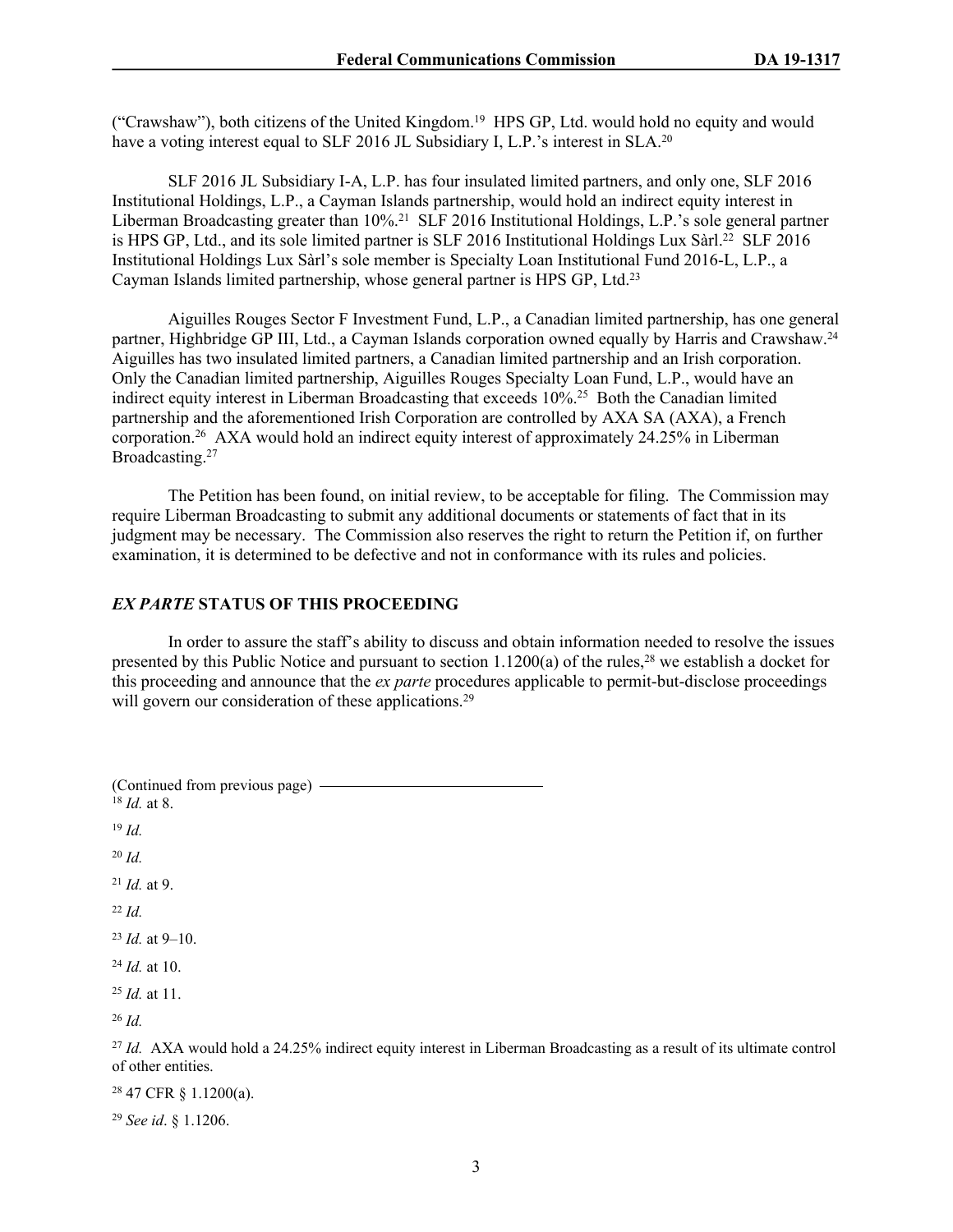The proceeding in this Notice shall be treated as a "permit-but-disclose" proceeding in accordance with the Commission's *ex parte* rules.<sup>30</sup> Persons making *ex parte* presentations must file a copy of any written presentation or a memorandum summarizing any oral presentation within two business days after the presentation (unless a different deadline applicable to the Sunshine period applies). Persons making oral *ex parte* presentations are reminded that memoranda summarizing the presentation must (1) list all persons attending or otherwise participating in the meeting at which the *ex parte*  presentation was made, and (2) summarize all data presented and arguments made during the presentation. If the presentation consisted in whole or in part of data or arguments already reflected in the presenter's written comments, memoranda, or other filings in the proceeding, then the presenter may provide citations to such data or arguments in his or her prior comments, memoranda, or other filings (specifying the relevant page and/or paragraph numbers where such data or arguments can be found) in lieu of summarizing them in the memorandum. Documents shown or given to Commission staff during *ex parte* meetings are deemed to be written *ex parte* presentations and must be filed consistent with rule 1.1206(b), 47 CFR § 1.1206(b). Participants in this proceeding should familiarize themselves with the Commission's *ex parte* rules.<sup>31</sup> We strongly urge parties to use the Electronic Comment Filing System (ECFS) to file *ex parte* submissions. All *ex parte* filings must be clearly labeled as such and must reference MB Docket No. 19-386.

### **GENERAL INFORMATION**

The petition for declaratory ruling referred to in this Public Notice has been accepted for filing upon initial review. The Commission reserves the right to return any filing if, upon further examination, it is determined to be defective and not in conformance with the Commission's rules or policies. Interested persons must file comments no later than **January 21, 2020**. Replies must be filed no later than **February 5, 2020**.

To allow the Commission to fully consider all substantive issues regarding the applications in as timely and efficient a manner as possible, commenters should raise all issues in their initial filings. A party or interested person seeking to raise a new issue after the pleading cycle has closed must show good cause why it was not possible for it to have raised the issue previously.<sup>32</sup> Submissions after the pleading cycle has closed that seek to raise new issues based on new facts or newly discovered facts should be filed within 15 days after such facts are discovered. Absent such a showing of good cause, any issues not timely raised may be disregarded by the Commission.

All filings concerning matters referenced in this Public Notice should refer to MB Docket No.19- 386, as well as the specific file numbers of the individual applications or other matters to which the filings pertain.

Submissions in this matter may be filed electronically (i.e., through ECFS) or by filing paper copies.

 Electronic Filers: Documents may be filed electronically using the Internet by accessing the ECFS: <http://fjallfoss.fcc.gov/ecfs2/>.

• Paper Filers: Parties who choose to file by paper must file an original and four copies of each

<sup>30</sup> *Id*. § 1.1200 *et seq.*

 $31$  *Id.* § 1.1206(b)(2).

<sup>32</sup> *See id*. §§ 1.46(a), 73.3584(e).